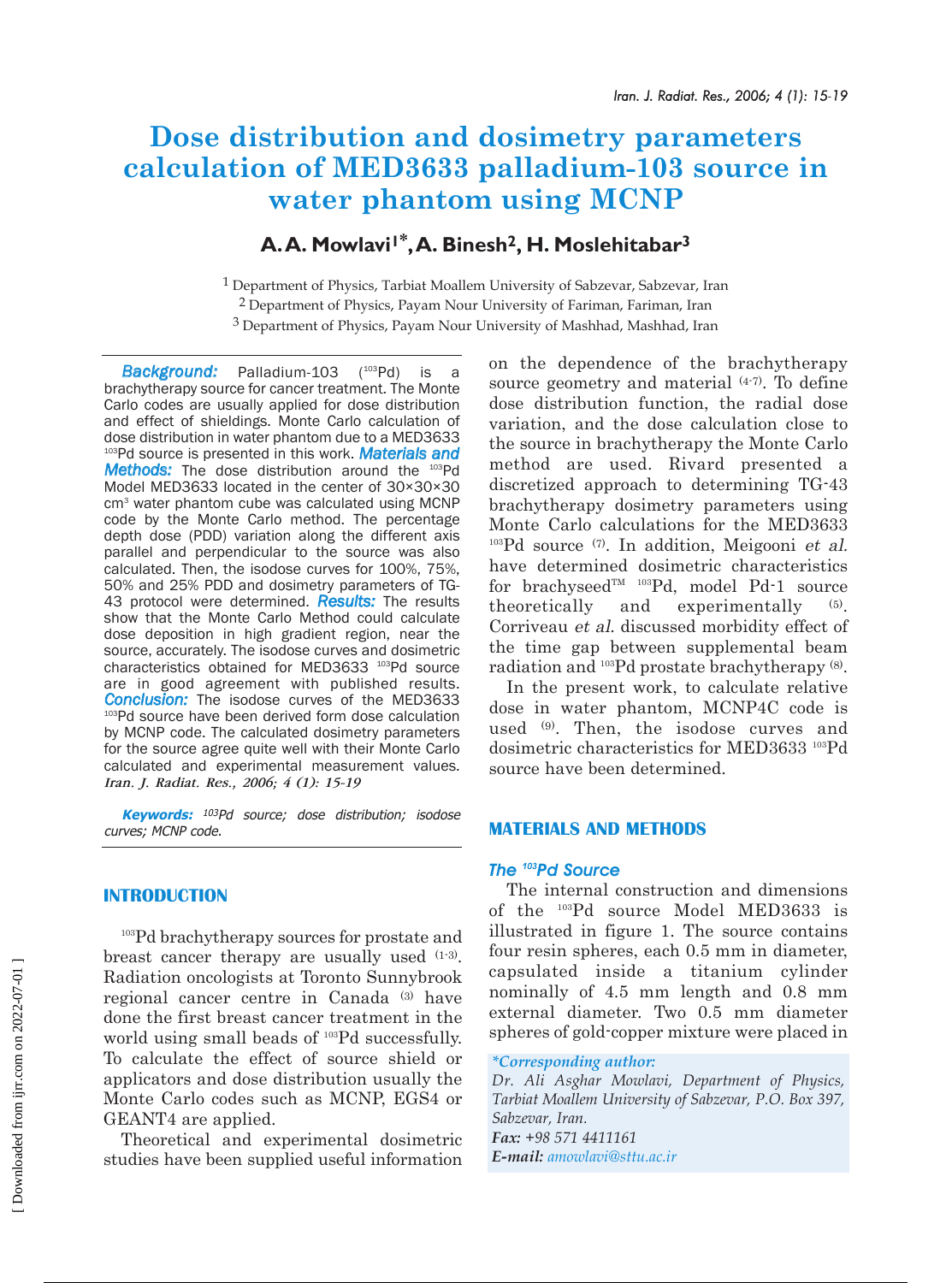#### *A. A. Mowlavi, A. Binesh, H. Moslehitabar*

the middle of the source, separating the radioactive spheres into two groups of two spheres. These gold-copper spheres therefore serve as radiographic markers for visualization during and after the prostate seed implantation process, constituting the ''midmarkers'' design. The photons spectrum emitted per decay of 103Pd and their intensities are listed in table  $1^{(7)}$ . The source photons' with energies less than 5 keV, and source beta electrons are ignored, due to their negligible chance of penetrating the titanium capsule.



Figure 1. Schematic diagram of the MED3633<sup>103</sup>Pd source.

### *Method of dose calculation in water phantom*

The dose distribution has been calculated around the 103Pd located in the center of  $30\times30\times30$  cm<sup>3</sup> water phantom cube (figure 2) by using tally F6:p of MCNP code (9). In order to use variance reduction techniques of MCNP, we have applied F6:p tally in our calculations. The tally in the sphere of 0.1 mm diameter cell was evaluated as dose in the point center of the sphere.



Figure 2. a) Scheme of water phantom and <sup>103</sup>Pd source located in the centre of cube, b) the source in large size.

| Photon<br>$\vert$ Energy (keV) $\vert$ | Photons per<br>disintegration<br>(%) | Photon<br>Energy (keV) | Photons per<br>disintegration<br>$\frac{1}{2}$ | Photon<br>Energy (keV) | Photons per<br>disintegration<br>$\left(\frac{9}{6}\right)$ |
|----------------------------------------|--------------------------------------|------------------------|------------------------------------------------|------------------------|-------------------------------------------------------------|
| 20.074                                 | 22.4                                 | 23.312                 | 1.94                                           | 294.95                 | 0.0028                                                      |
| 20.216                                 | 42.3                                 | 39.755                 | 0.0683                                         | 357.46                 | 0.0221                                                      |
| 20.717                                 | 10.4                                 | 62.51                  | 0.00104                                        | 497.054                | 0.00401                                                     |

Table 1. The photon spectrum of <sup>103</sup>Pd source, used in the simulation.

### **RESULTS AND DISCUSSION**

### *Monte Carlo dose calculation*

The relative dose curves along the X-axis with 0.1 mm step and along the Y-axis with 0.1 mm step was calculated. Dose at X=2 mm, Y=0 mm point was selected 100 as reference point in percentage depth dose (PDD) scale. Figure 3 shows the PDD variation along the X=1 and 2.5 mm which the effect of source shield is clear in this figure. PDD along  $Y=0$ 

and 1.5 mm are shown in figure 4. Then, the isodose points by interpolate from relative dose curves were found. The isodose curves for 100%, 75%, 50% and 25% is shown in figure 5. It can be seen easily that  $D=D(r,\theta)$ , dose distribution depends to r and θ, distance from the center of source and polar angle, respectively. The results for computation of model dependent parameters in the next section are used.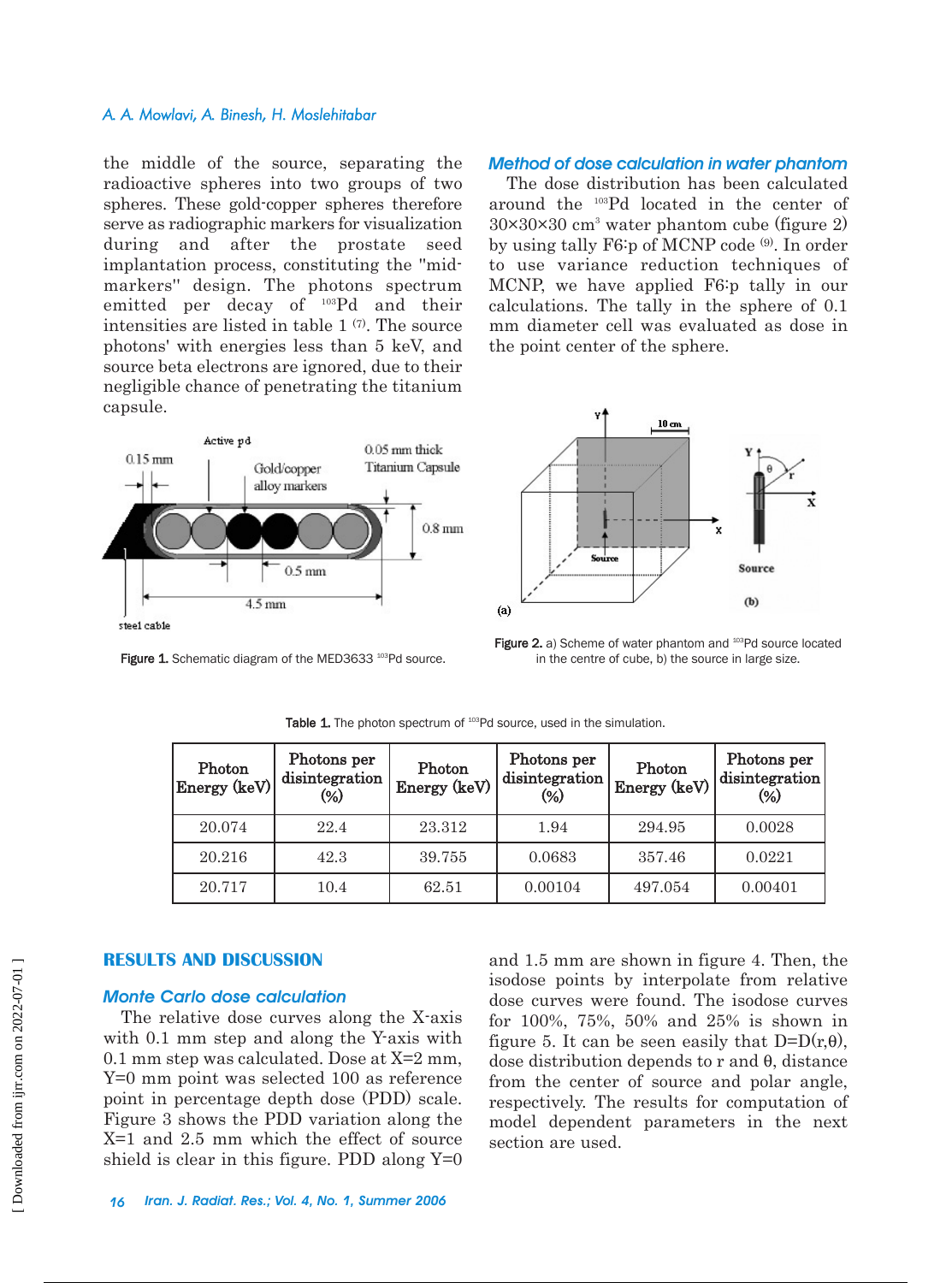

Figure 3. PDD variation along the X=1 and 2.5mm.



Figure 4. (a) PDD along Y=0 mm and (b) PDD along Y=1.5 mm.



Figure 5. The isodose curves calculated by MCNP (the reference Point: X=2 mm, Y=0 mm).

#### *Determination of dosimetry parameters*

Radial dose function, and the dose rate constant and anisotropy function are others obtained dosimetry important parameters, which have been determined to compare our result with those. According to TG43 protocol  $(7, 10)$  the absorbed dose can be expressed as:

$$
\dot{D}(r,\theta) = S_k \Lambda \frac{G(r,\theta)}{G(r_0,\theta_0)} g(r) F(r,\theta)
$$
 (1)

where  $S_k$  is the air kerma strength,  $\Lambda$  is the dose rate constant,  $G(r, \theta)$  is the geometry factor,  $F(r, \theta)$  is the anisotropy function,  $g(r)$  is radial dose function, t is time, and  $(r_0, \theta_0)$  is the reference point. To use our simulated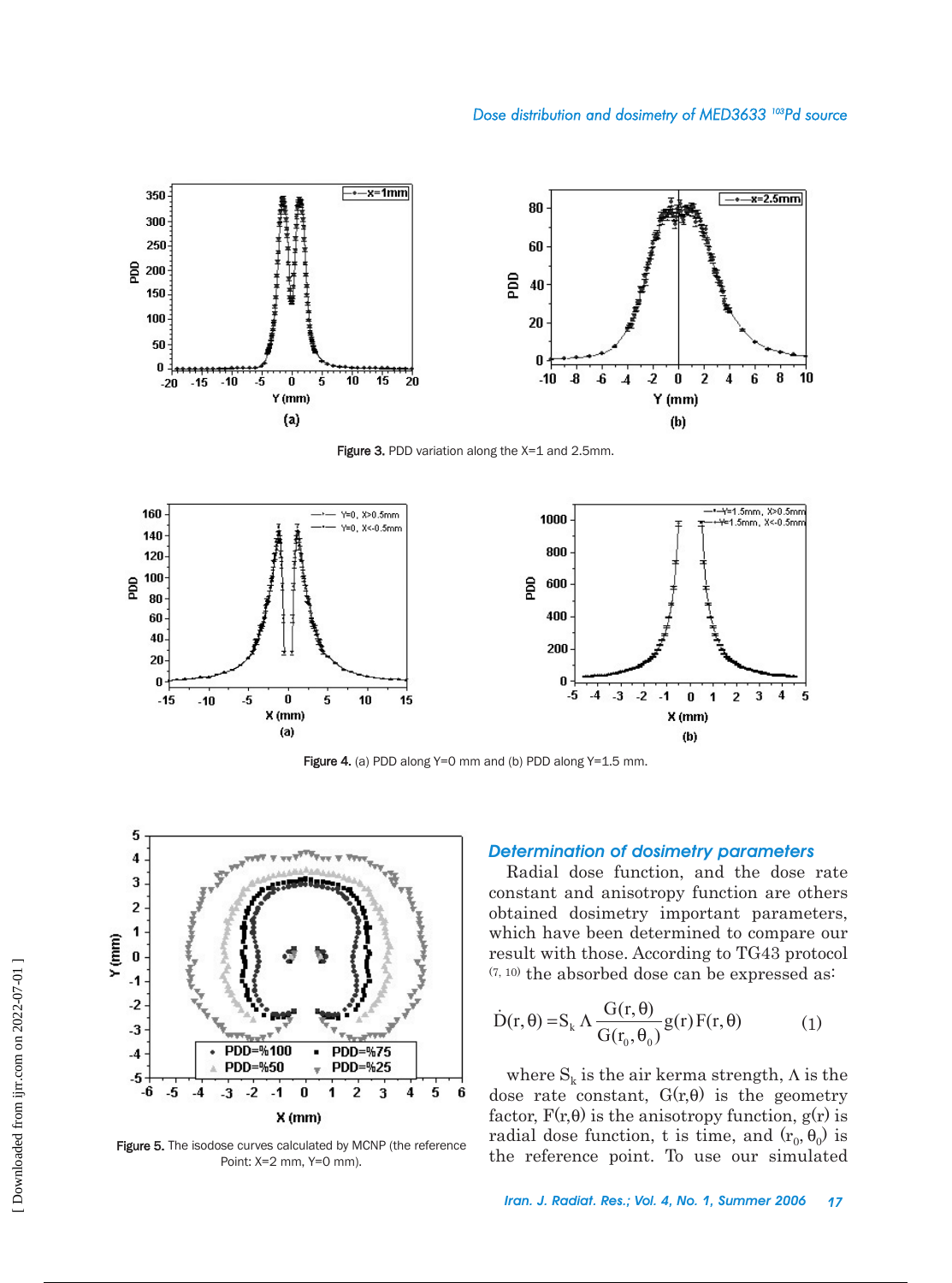### *A. A. Mowlavi, A. Binesh, H. Moslehitabar*

data in treatment planning programs based on TG43 formalism, we have extracted the dosimetry parameters from our simulation expressed as following equation:

$$
\Lambda = \frac{\dot{D}(r_0, \theta_0)}{S_k} \tag{2}
$$

$$
g(r) = \frac{\dot{D}(r, \theta_0)}{\dot{D}(r_0, \theta_0)} \frac{G(r_0, \theta_0)}{G(r, \theta_0)}
$$
(3)

$$
F(r, \theta) = \frac{\dot{D}(r, \theta)}{\dot{D}(r, \theta_0)} \frac{G(r, \theta_0)}{G(r, \theta)}
$$
(4)

Upon comparison of  $g(r)$  for the <sup>103</sup>Pd source measured or calculated by various investigators  $(4, 6, 7)$ , in table 2, it is evident that there has been relatively good agreement over all radial distances. Also, the values of dose rate constant Λ obtained by different authors are listed in table 3 which is in accordance with other results. Figure 6 also shows a comparison of  $F(1 \text{ cm}, \theta)$ obtained in this study and the results published by Rivard (4).



Figure 6. Comparison of the results obtained for  $F(1 \text{ cm}, \theta)$  in this study with the result reported by Rivard (4).

### **CONCLUSION**

The isodose curves of the MED3633 103Pd source have been derived form dose calculation by MCNP code. The results show that by the Monte Carlo method dose deposition in high gradient region, near the source, could be calculated accurately. The calculated dosimetry parameters for the

| $r$ (cm) | TLD by Wallace<br>et al. (1999) | Diode by Li<br>et al. (2000) | MCPT code by<br>Li et al. (2000) | MCNP code by<br><b>Rivard (2001)</b> | MCNP code<br>This work |
|----------|---------------------------------|------------------------------|----------------------------------|--------------------------------------|------------------------|
| 0.50     | 1.275                           | 1.345                        | 1.243                            | 1.243                                | 1.251                  |
| 0.75     | 1.132                           |                              | 1.125                            | 1.120                                | 1.122                  |
| 1.50     | 0.769                           | 0.772                        | 0.770                            | 0.780                                | 0.780                  |
| 2.00     | 0.580                           | 0.551                        | 0.583                            | 0.603                                | 0.587                  |
| 3.00     | 0.318                           | 0.362                        | 0.325                            | 0.347                                | 0.339                  |

Table 2. Computational and experimentally obtained  $g(r)$  values against r, reported by various investigators.

Table 3. The values of dose rate constant reported by different authors.

| TLD by Wallace   | Diode by Li       | MCPT code by Li   | MCNP code by         | MCNP code         |
|------------------|-------------------|-------------------|----------------------|-------------------|
| et al. (1999)    | et al. (2000)     | et al. (2000)     | <b>Rivard (2001)</b> | This work         |
| $\Lambda = 0.70$ | $\Lambda = 0.721$ | $\Lambda = 0.677$ | $\Lambda = 0.672$    | $\Lambda = 0.669$ |